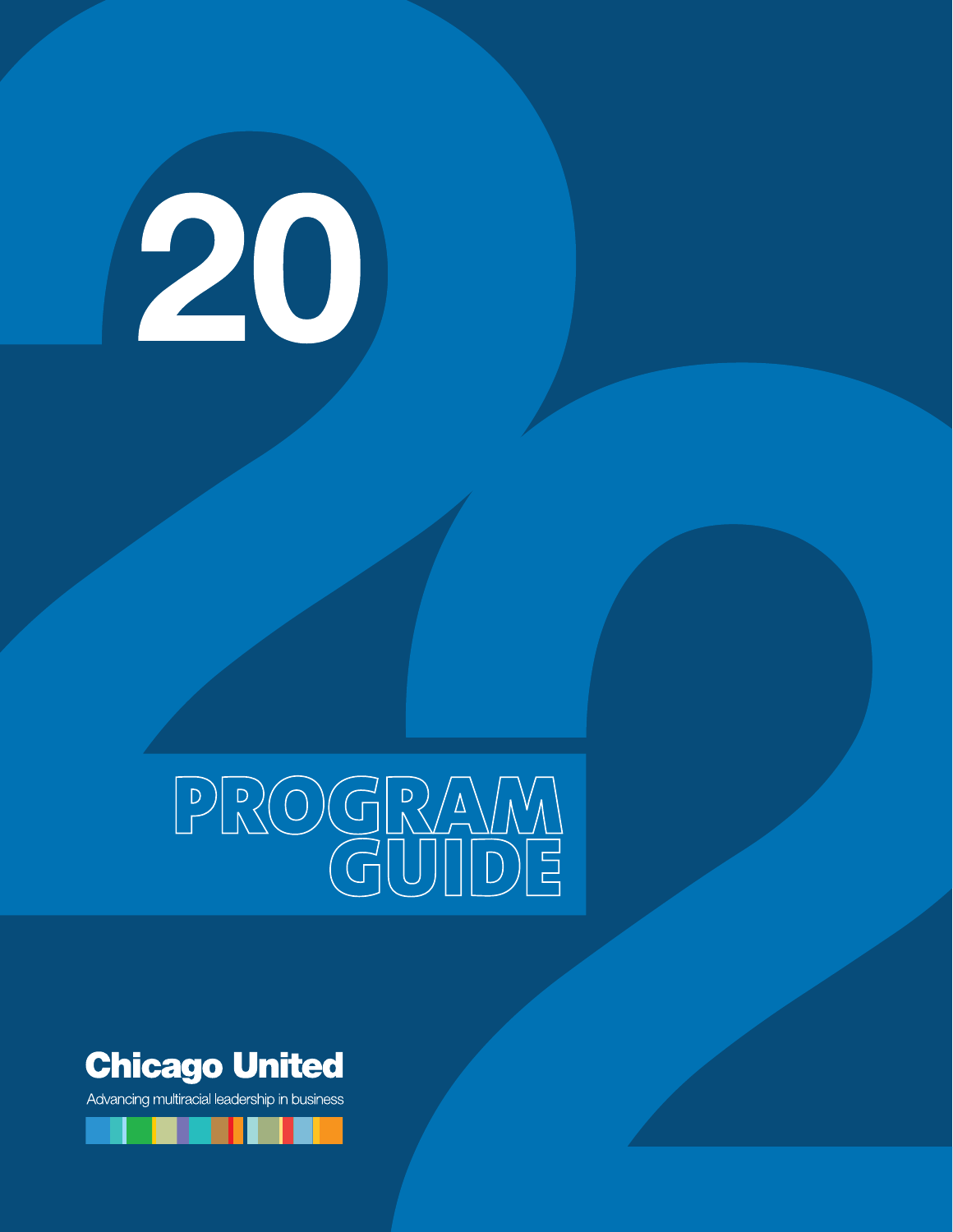# Delivering programs with impact.

Chicago United is the premier thought leader in advancing inclusion. Our year-long program series is designed to provide platforms for attendees to learn, collaborate and engage with peers, and ultimately lead transformative change throughout Chicago's business ecosystem.

**CEO Roundtable Series:** Confidential, peer-to-peer, host-facilitated forums that discuss the issues and challenges critical to implementing bold actions that develop, advance, and sustain an inclusive culture.

**Diversity Officer Roundtable Series:** Peer-to-peer learning sessions facilitated by executives responsible for their organization's diversity, equity, and inclusion strategies, that investigate current trends and leading practices for less common challenges.

**Employee Resource Group Symposium:** A prime opportunity to learn best practices from experts on creating models for highly effective resource groups that advance business imperatives.

NEW! **Mid-level Manager Series**: Programs that equip managers with the leadership skills to build collaborative, diverse and effective teams.

NEW! **Emerging Leader Series:** Young diverse professionals gain insights from executives on navigating corporate culture toward career advancement.

**Minority Business Partnerships:** A network of Chicago-area corporations who select five local minority firms and commit to helping them develop and grow in scale over a period of five years. Participating companies receive benchmarking tools and partnering minority firms receive capacity-building assistance, including coordinated resources from technical assistance agencies and nonprofits to address their individual needs.

NEW! **Business Leaders of Color (BLC) Series:** This new program series supports the growth and achievement of selected Business Leaders of Color. Participants will learn innovations and share ideas to become prime candidates for corporate Board of Directors' positions.

**Corporate Inclusion Institute (CII):** Established in 2019, this nine-month comprehensive talent development program helps organizations harness the power of inclusion, deliver cultural transformation and drive business performance. Participating corporations are improving their employee experience and retention and strengthening their ability to return value to shareholders.

**Inside Inclusion:** A research publication that provides a complete review of the status of diversity and inclusion progress in Chicago's top corporations.

# **Our Vision**

To transform the Chicago region into the most inclusive business ecosystem in the nation.

# **Our Mission**

To achieve parity in economic opportunity for people of color by advancing multiracial leadership in corporate governance, expanding the talent pipeline for executive level management, and growing minority businesses.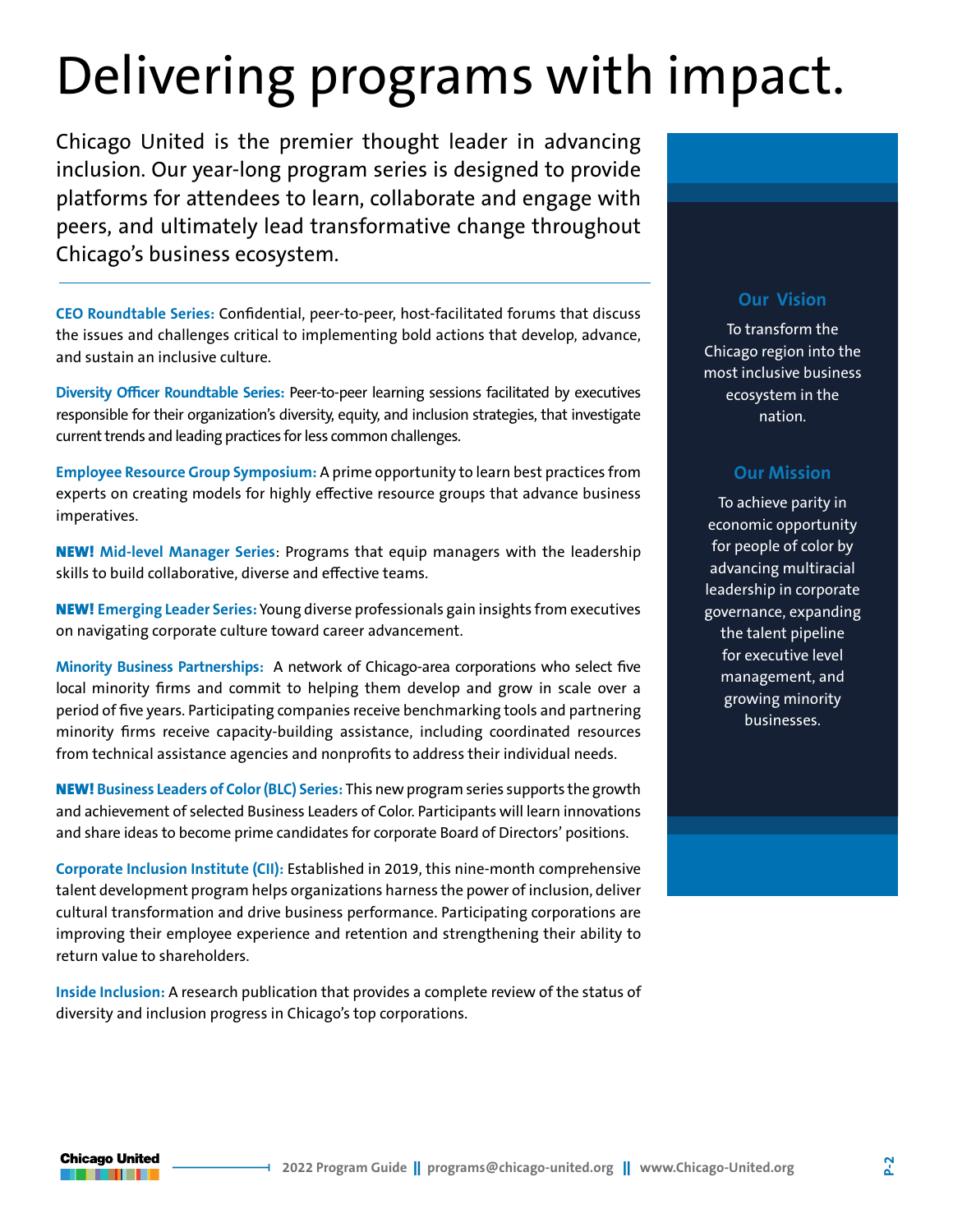# President & CEO **Chicago United**

. . . .

# **2022 CHICAGO UNITED BOARD OF DIRECTORS**

# **EXECUTIVE COMMITTEE**

**Chairman John C. Robak** Chairman and Chief Executive Officer Greeley and Hansen

#### **Vice Chairman**

**Darrel Hackett** President BMO Wealth Management - U.S.

#### **Treasurer**

**George Burciaga**  Chief Executive Officer IGNITE CITIES

# **BOARD MEMBERS**

**Aurora Austriaco** Shareholder Valentine Austriaco & Bueschel, P.C.

**Tim Crane**  President Wintrust Financial Corporation

**Cristy Garcia-Thomas** Chief External Affairs Officer Advocate Aurora Health

**Maurice Grant** Principal Grant Law, LLC

**Nidhi Kapoor** President RK Management Consultants, Inc.

**James P. Kolar** PwC Board Member and Former Central Market Managing Partner PwC LLP

**Sam Pambah**  Principal KPMG LLP

**Secretary Nichole Owens** Vice President, Customer Channels ComEd, An Exelon Company

**Investment Officer Santino Bibbo**

Corporate Finance Cabrera Capital Markets

Managing Director & Head of

**Erika Patterson** Director, Americas Corporate Responsibility Leader EY

**Andrea Sáenz** Chief Operating Officer The Chicago Community Trust

**Katherine M. Scherer** Vice Chair, Central Region Marketplace Leader and Managing Partner, Chicago Office Deloitte US

**Karriem Shakoor** Senior Vice President - Chief Information Officer UL

**Manika Turnbull** Senior Vice President and Chief Human Resources Officer Blue Cross and Blue Shield of Illinois

# **Tiffany Hamel Johnson ANNUAL MEETING**

Chicago United's highly anticipated Annual Meeting welcomes Chicago-area business leaders who are committed to diversity, equity, and inclusion. The meeting includes the election of the 2022-2023 Board of Directors and Executive Committee members, and a special awards presentation, recognizing our Members' outstanding, mission-advancing contributions in 2021.

# **Attend if you are:**

- A member of the CU Board of Directors
- A member of CU's CEO Council or Leaders Council
- A Diversity Officer in your organization
- A Business Leader of Color or a CU member company guest
- An invited guest interested in learning about Chicago United and inclusion advocacy
- A Five Forward Initiative™ committed corporation executive

# **Wednesday, March 30 8:00 - 9:30 AM**

**Virtual Event**

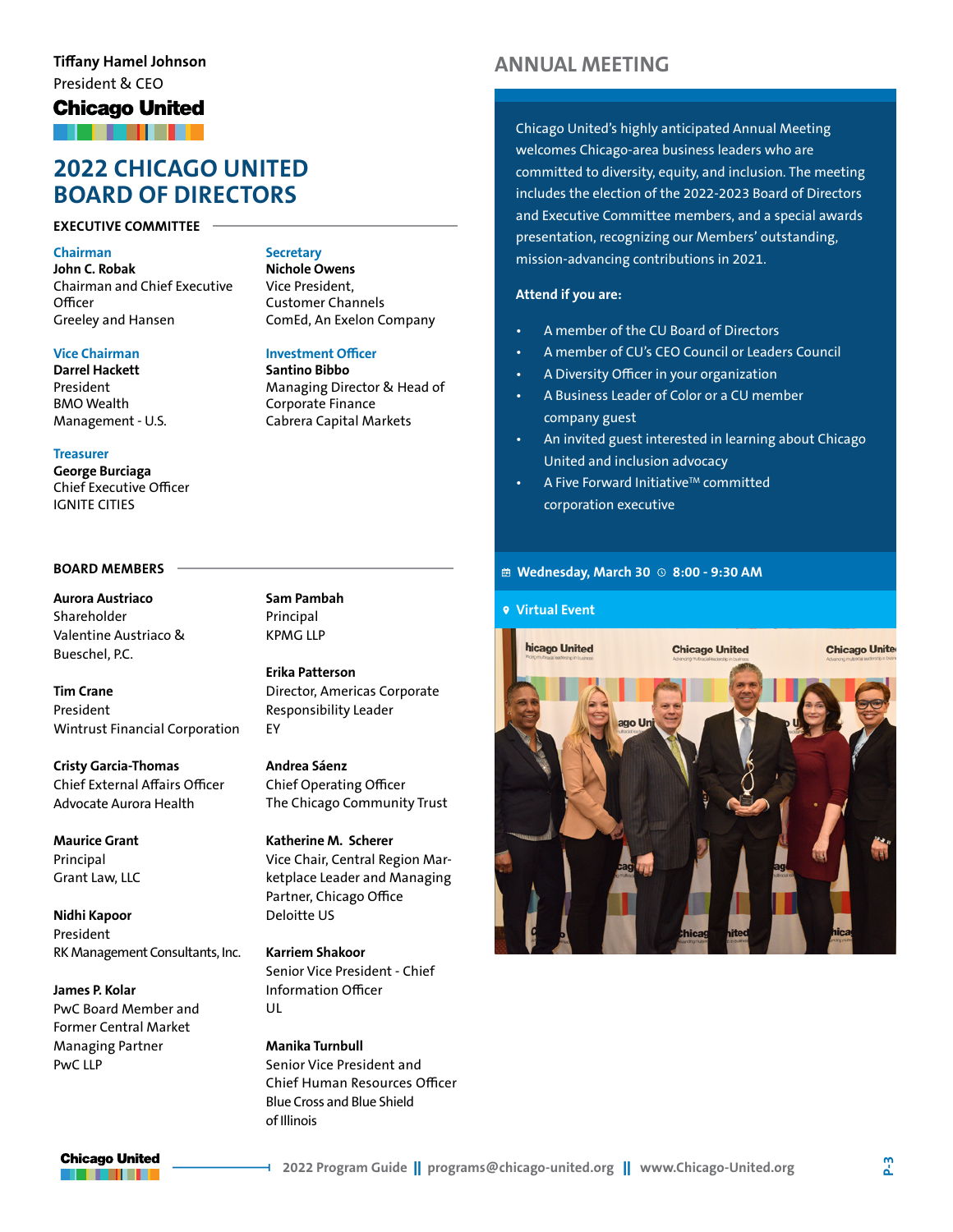# **CEO ROUNDTABLE SERIES**

Regardless of business, industry or organization, seniorlevel leaders and C-suite executives share certain common responsibilities. Chicago United's unique CEO Roundtable Series is a collection of confidential, peer-to-peer, hostfacilitated forums that allow participants to identify and discuss the issues and challenges critical to implementing bold actions that develop, advance, and sustain an inclusive culture throughout their enterprises.

# **Attend if you are:**

• A member of Chicago United's CEO Council (guests and representatives are not eligible.)



# **Tuesday, March 29 8:00 - 9:30 AM Tuesday, June 14 9:30 - 11:00 AM Virtual Event 33 South State St, Suite 750, Chicago, IL Hosted by: Carrie Steyer** General Manager, Slalom Chicago **Hosted by: Helene Gayle** President and CEO, The Chicago Community Trust **353 North Clark Street, Chicago, IL Tuesday, September 20 8:00 - 9:30 AM Hosted by: Natalie Brown** President, Mesirow Financial **Thursday, October 13 8:00 - 9:30 AM**

**2 Lincoln Center, Oak Brook Terrace, IL**



**Hosted by: Gil C. Quiniones** Chief Executive Officer, ComEd

# **Tuesday, October 26 8:00 - 9:30 AM**

**320 South Canal Street, Chicago, IL**



# **Hosted by: David Casper** U.S. Chief Executive Officer, BMO Financial Group



**Darrel Hackett** President, BMO Wealth Management - U.S.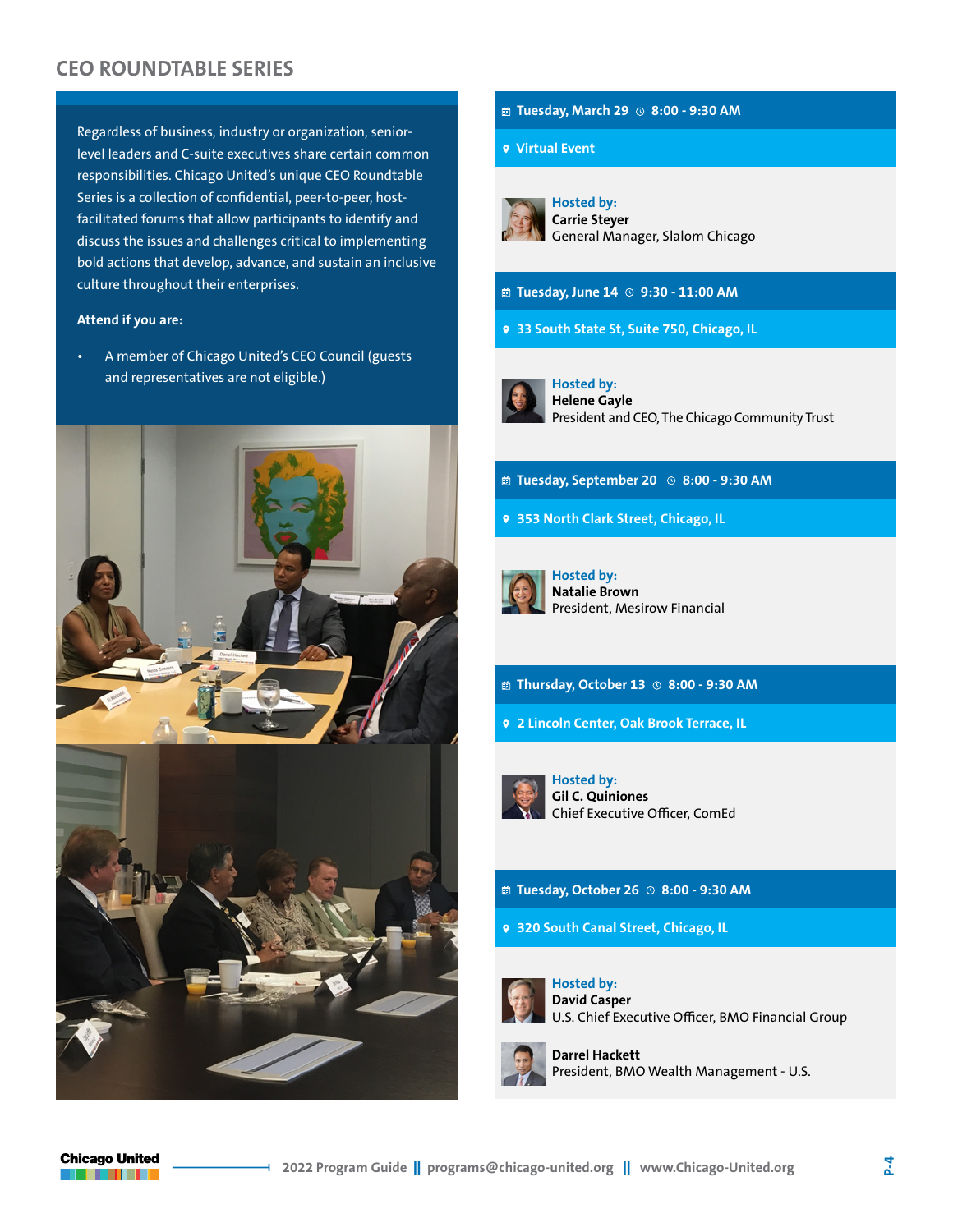Chicago United's Diversity Officer Roundtable Series features peer-to-peer learning sessions facilitated by executives responsible for their organization's diversity, equity, and inclusion strategies. With a focus on instructive analysis of current trends and leading practices, these programs provide participants with the insight needed to lead an organization towards an inclusive culture.

# **Attend if you are:**

- A Human Resources Executive
- A Diversity, Equity, and Inclusion Officer
- A business leader responsible for inclusive talent development

## **Tuesday, March 15 8:30 - 9:30 AM**

## **Virtual Event**



# **Hosted by:**

**Kathryn Medina**  Senior Vice-President of People & Culture, Chief Human Resources Officer and Director of the Office of Minority and Women Inclusion Federal Reserve Bank of Chicago

# **Tuesday, May 24 8:30 - 10:00 AM**

# **1844 West Ferry Road, Naperville, IL**



## **Hosted by: Emeka Igwilo**

Chief Data Officer and VP Operations Support Nicor Gas

# **Wednesday, September 28 8:30 - 10:00 AM**

**110 North Carpenter Street, Chicago, IL**



#### **Hosted by: Reginald J. Miller** Vice President, Global Chief Diversity, Equity, & Inclusion Officer McDonald's Corporation

# **DIVERSITY OFFICER ROUNDTABLE SERIES BUSINESS LEADERS OF COLOR (BLC) SERIES**

Through the Business Leaders of Color (BLC) Series, Chicago United identifies innovative, global thinkers to share insights on corporate board governance. Programming in this series brings together BLCs to connect to corporate board directorships and engage with accomplished and diverse Chicago-area business executives.

# **Attend if you are:**

• A 2021 Business Leader of Color

**May 8:30 - 10:30 AM**

# **Introduction to Board Governance**

**July 5:00 - 7:00 PM**

# **Making the Connection Reception**

**November 8:30 - 10:00 AM**

# **Board Bio Workshop**

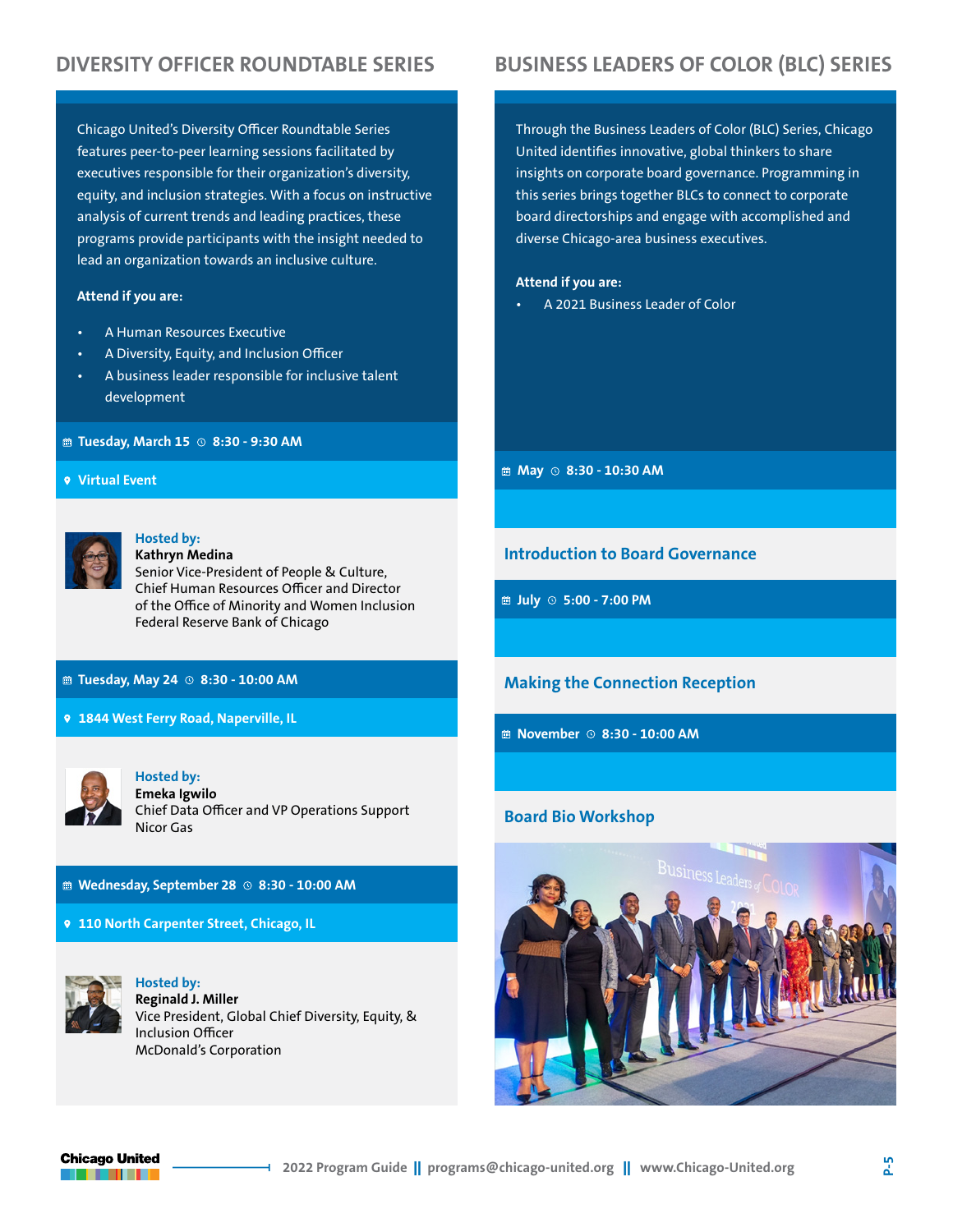# **MID-LEVEL MANAGER SERIES**

Mid-level managers often face unique challenges as their teams grow and diversify. Chicago United has established this series of programs to equip mid-level managers with the leadership skills to build collaborative and effective teams and further impact their organization's diversity, equity, and inclusion practices.

# **Attend if you are:**

- CII Corporate Guide
- Employee Resource Group Leader
- Member Company Employee

**Sponsored by**

# IRI IST

# **Thursday, March 24 8:30 - 10:00 AM**

**Virtual Event**

# **Reducing Unconscious Bias Through Empathy**



**Melissa B. Donaldson** Senior Vice President, Chief Diversity Officer Wintrust Financial Corporation

# **October 8:30 - 10:00 AM**

**9700 West Higgins Road, Rosemont, IL**

# **What's Trust Got to Do With It? Managing Intercultural Conflict**

# **EMERGING LEADER SERIES**

Chicago United works to empower young, diverse professionals to pivot their careers and advance multiracial leadership within their organizations. Our Emerging Leaders series highlights Business Leaders of Color who provide insight into assessing and navigating corporate culture toward career advancement.

# **Attend if you are:**

- CII Fellow
- Employee Resource Group Member/Leader
- Member Company Employee

#### **Tuesday, April 5 1:00 - 2:00 PM**

**Virtual Event**

# **A Guide to Advancing Your Career**



**Tracie Morris** U.S. Chief Human Resources and Diversity and Inclusion Officer BMO Financial Group

- **Wednesday, June 22 5:00 7:00 PM**
- **The Metropolitan 233 South Wacker Drive, 67th Floor**

# **Making the Net Work Reception**



## **Billy Dexter** Partner and the Americas Regional Diversity Leader Heidrick & Struggles



**Chicago United** . . . . .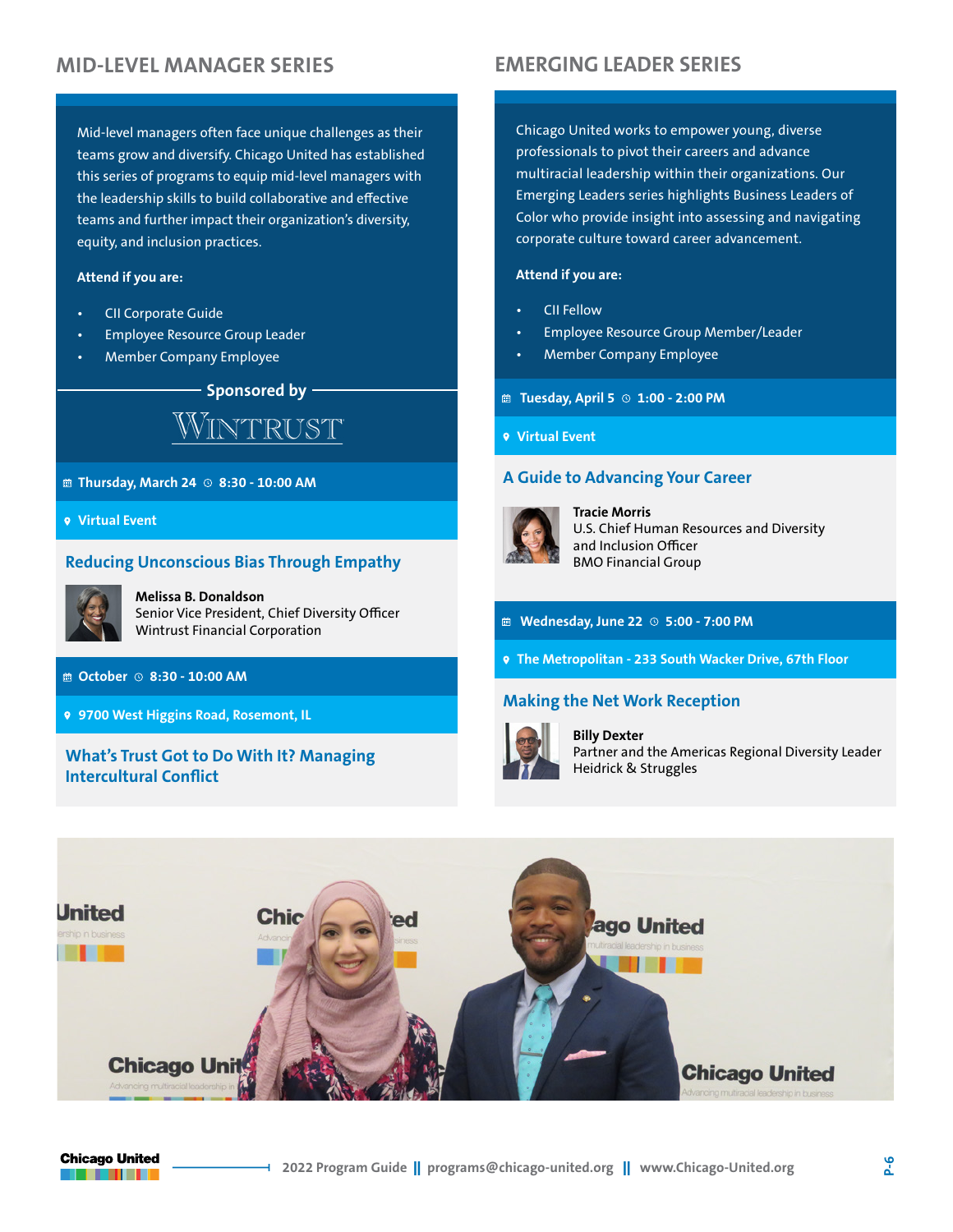

# **EMPLOYEE RESOURCE GROUP SYMPOSIUM**

Chicago United convenes Employee Resource Group Leaders through this series of programs to create an incomparable peer-to-peer learning experience. Participating Senior-level ERGs will learn from thoughtleaders and experts as they share actionable strategies towards systemic change and cultural inclusiveness.

## **Attend if you are:**

- A Chief Human Resources Officer/Chief Diversity **Officer**
- An executive or senior human resources professional responsible for resourcing and/or developing ERGs in your organization
- An ERG Executive Sponsor
- An ERG Chair/Leader

# **Wednesday, March 2 1:00 - 2:00 PM**

# **Virtual Event**

# **Employee Resource Group Excellence**



**Dr. Robert Rodriguez** Founder and President DRR Advisors LLC

# **Tuesday, October 25 8:30 - 10:30 AM**

**1 N. Wacker Drive, 9th Floor, Chicago**

# **Leading with Purpose**



**Shannon Schuyler** Chief Purpose and Inclusion Officer PwC US

# **CU THERE! EVENTS**

Offering a chance to engage outside the office, Chicago United's CU There! Events are special occasions welcoming the Chicago United community to interact outside the office or boardroom. These informal, festive social gatherings are created to inspire conversations that ultimately lead to advocacy initiatives and solutions.

# **October 2022**

# **Inside Inclusion Member and BLC Reception**

# **BRIDGE AWARDS**

Established in 2004, Chicago United presents the Bridge Awards to Chief Executive Officers whose efforts have helped drive inclusion in corporate governance and executive-level management. This highly anticipated evening of celebration and entertainment features the presentation of two awards – the National Bridge Award and the Chicago Bridge Award — and gathers advocates together to share aspirations and experiences.

**hicag** 

 **Wednesday, November 16 5:30 - 9:00 PM**



# **Chicago United**

. . . . .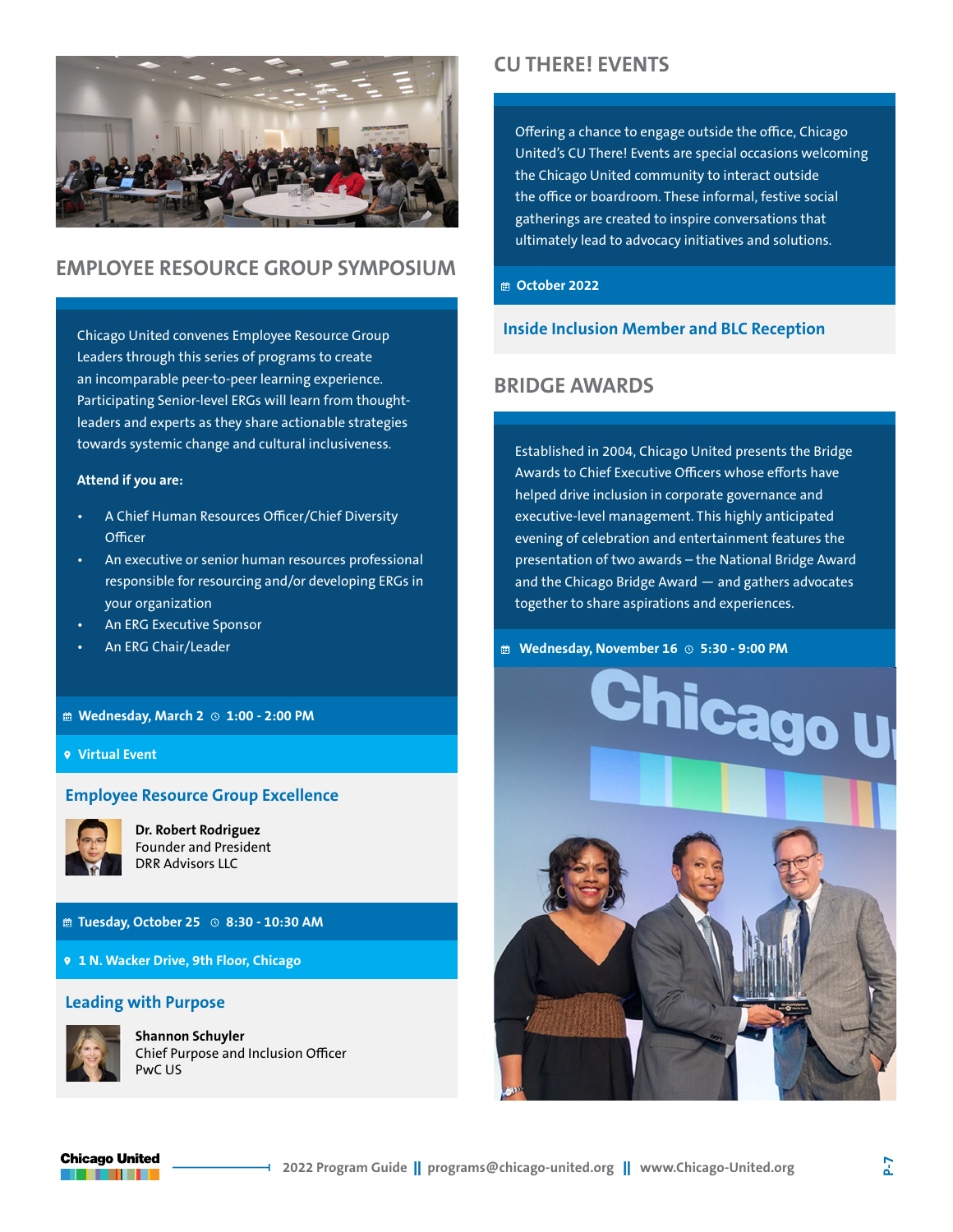# **2022 MEMBER MEETINGS AT A GLANCE**

|                                                      | <b>JAN</b> | <b>FEB</b> | <b>MAR</b>                            | <b>APR</b>               | <b>MAY</b>                     | <b>JUN</b>                 | <b>JUL</b>                    | <b>AUG</b> | <b>SEP</b>                 | <b>OCT</b>                     | <b>NOV</b>                     | <b>DEC</b> |
|------------------------------------------------------|------------|------------|---------------------------------------|--------------------------|--------------------------------|----------------------------|-------------------------------|------------|----------------------------|--------------------------------|--------------------------------|------------|
| <b>Annual Meeting</b>                                |            |            | 30<br>$8:00 -$<br>9:30 AM             |                          |                                |                            |                               |            |                            |                                |                                |            |
| <b>CEO</b><br><b>Roundtable Series</b>               |            |            | 29<br>$8:00 -$<br>9:30 AM             |                          |                                | 14<br>$9:30 -$<br>11:00 AM | 15<br>$8:00 -$<br>9:30 AM     |            | 20<br>$8:00 -$<br>9:30 AM  | 13<br>$8:00 -$<br>9:30 AM      |                                |            |
| <b>Diversity Officer</b><br><b>Roundtable Series</b> |            |            | 15<br>$8:30 -$<br>9:30 AM             |                          | 24<br>$8:30 -$<br>10:00 AM     |                            |                               |            | 28<br>$8:30 -$<br>10:00 AM |                                |                                |            |
| <b>Business Leaders</b><br>of Color Series           |            |            |                                       |                          | $\ast$<br>$8:30 -$<br>10:30 AM |                            | $\ast$<br>$5:00 -$<br>7:00 PM |            |                            |                                | $\ast$<br>$8:30 -$<br>10:30 AM |            |
| <b>ERG Symposium</b>                                 |            |            | $\overline{2}$<br>$1:00 -$<br>2:00 PM |                          |                                |                            |                               |            |                            | 25<br>$8:30 -$<br>10:30 AM     |                                |            |
| Mid-level<br><b>Manager Series</b>                   |            |            | 24<br>$8:30 -$<br>10:00 AM            |                          |                                |                            |                               |            |                            | $\ast$<br>$8:30 -$<br>10:30 AM |                                |            |
| <b>Emerging</b><br><b>Leader Series</b>              |            |            |                                       | 5<br>$1:00 -$<br>2:00 PM |                                | 22<br>$5:00 -$<br>7:00 PM  |                               |            |                            |                                |                                |            |
| <b>Bridge Awards Dinner</b>                          |            |            |                                       |                          |                                |                            |                               |            |                            |                                | 16<br>$5:30 -$<br>9:00 PM      |            |
| C U There!                                           |            |            |                                       |                          |                                |                            |                               |            |                            | $\ast$<br>$5:00 -$<br>7:00 PM  |                                |            |

\* Date coming soon.

# **CHICAGO UNITED MEMBERS** (AS OF MARCH 1, 2022)

Abbott Advocate Aurora Health Amazon Aon plc Ariel Investments Astellas Pharma US Bank of America Baxter International Inc. Blue Cross Blue Shield of Illinois/ Health Care Service Corporation BMO Harris Bank N.A. The Boldt Company BP America Inc. Cabrera Capital Markets, LLC California American Water The Caroline and Ora Smith Foundation CDW Chicago Botanic Garden The Chicago Community Trust The Chicago Urban League Clarity Partners, LLC ComEd, An Exelon Company CSMI Deloitte

Delta Dental of Illinois Diversified Technology, Inc. DivIHN Dominican University Brennan School of Business The Economic Club of Chicago Envision Unlimited Ernst & Young LLP Federal Reserve Bank of Chicago Fifth Third Bank Franczek P.C. Grant Law, LLC Greeley and Hansen Hispanic Housing Development Corporation IGNITE CITIES Johnson, Blumberg & Associates, LLC Kairos Consulting Worldwide Katten Muchin Rosenman LLP KDM Engineering KPMG LLP Laner Muchin LDK Advisory Services LSL Healthcare Inc.

McDonald's Corporation Mesirow Financial Mitchell Titus MZI Group Inc. Nash Brothers Construction Co., Inc. Nicor Gas Northern Trust Northwestern Medicine Northwestern University Odell Hicks & Company, LLC Peoples Gas & North Shore Gas PMI Energy Solutions, LLC PNC Bank Prado & Renteria CPAs Prof. Corp. Primera Engineers, Ltd. Pritzker Private Capital PwC LLP Quarles & Brady LLP Reyes Group Ltd. RGMA RK Management Consultants, Inc. RME (Rubinos & Mesia Engineers, Inc.) Robert R. McCormick Foundation Roosevelt University

Rush University Medical Center Sanchez Daniels & Hoffman LLP SDI Presence LLC SEEL LLC Shapiro + Raj Sidley Austin LLP Slalom Consulting, LLC Spaulding Ridge, LLC Trilogy, Inc. Tovar Snow Professionals UL United Airlines University of Chicago University of Chicago Medicine University of Illinois at Chicago USG Corporation Valentine Austriaco & Bueschel, P.C. VisionIT Walgreens Weber Shandwick Wintrust Financial Corporation Wynndalco Enterprises, LLC

**Chicago United**